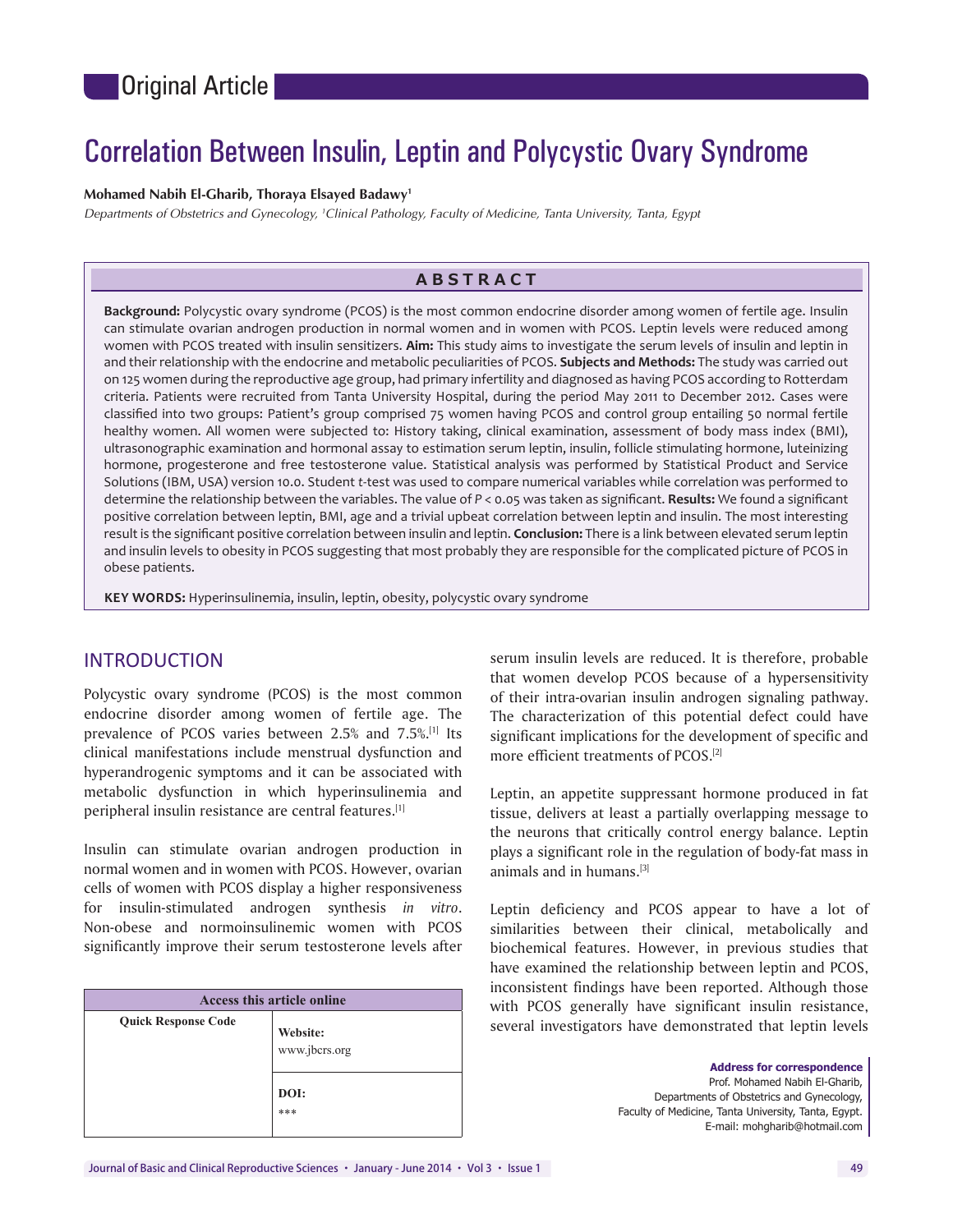are higher rather than lower in women with PCOS compared with weight-matched control women, which leads to the conclusion of that insulin and leptin levels are positively correlated, implying a scenario that includes both insulin and leptin resistance.[4]

Leptin levels were shown to be reduced among women with PCOS treated with insulin sensitizers, Diazoxide and Metformin, suggesting that improved insulin sensitivity with associated decreased circulating insulin levels diminishes the insulin‑mediated stimulation of leptin production among affected women. Conversely, others have reported that independently of obesity, leptin levels do not differ significantly between women with PCOS and controls.<sup>[5]</sup>

The aim of this work was to investigate the serum levels of insulin and leptin in and their correlation with the endocrine and metabolic peculiarities of PCOS.

# SUBJECTS AND METHODS

### **Subjects**

This study was carried out on 125 females attending the out‑patient clinic of Tanta University Hospital seeking conception assistance. They were informed about the aim of the work and a written consent was taken from them. All women were in the reproductive age group, had primary infertility and diagnosed as having PCOS according to Rotterdam criteria. The most important exclusion criteria were: Women with other infertility factors, age over 30 years, receiving medicaments for any other diseases, women who had had induction of ovulation in previous cycles within 6months, evidence of systemic diseases, women on hormonal contraception, women on dietary food regimen and women with other causes of hirsutism and oligoamenorrhea. Patients included within this study were classified under three groups Patient's group: Included 75 women having PCOS.

Control group: This group included 50 normal fertile healthy women, received no hormonal medication during the last 6 months preceding the study (control group).

## **Methods**

All women included within this study were subjected to: History taking, clinical examination and assessment of body mass index (BMI), ultrasonographic examination.

Informed consent was obtained from all patients according to local procedures in accordance the declaration of Helsinki. The ethical committees at the department approved the protocol.

A total volume of 5 ml of the venous blood was taken from each case in the morning of the  $3<sup>rd</sup>$  day throughout the cycle to measure fasting serum concentrations of follicle stimulating hormone (FSH), luteinizing hormone (LH) and free testosterone values. The hormonal assays were carried out by enzyme‑linked immunosorbent assay (ELISA) technique. ELISA kits for leptin and insulin were supplied by DRG laboratories Ltd. ELISA kits for progesterone and testosterone were supplied by Dia Metra Laboratory Limited. Estimations of serum levels of FSH and LH were performed by radio‑immunoassays.

Serum concentrations of leptin, insulin and progesterone were measured in the morning, fasting, of all cases during the mid‑cycle period.

Statistical analysis was performed by Statistical Product and Service Solutions version 10.0. (IBM, USA) Student *t*-test was used to compare numerical variables while correlation was performed to determine the relationship between the variables. The value of *P* < 0.05 was taken as significant.

# **RESULTS**

The clinical data of the studied cases are depicted in Table 1. It is evident that members of both the control and PCOS were well-matched concerning age and BMI.

The hormonal profiles of the studied cases clarify that women having PCOS had significantly higher serum concentrations of LH, free testosterone, insulin and leptin than the corresponding values of the control cases. On the contrary, serum progesterone was appreciably lower for PCOS cases than in the controls [Table 2].

Serum leptin level rises in both studied groups (control and PCOS) with raised BMI as demonstrated in Table 3. However, the increase in serum leptin was much higher in PCOS group than the controls, particularly among overweight and obese cases suggesting a sort of relationship with PCOS.

Serum insulin was insignificantly higher in PCOS than in the control cases. The rise in insulin value is in direct proportion to the body weight. These facts are shown in Table 4.

Statistical analysis on the results, using Pearson's correlation matrix, as depicted in Table 5, the presence of significant positive correlation between leptin and age, leptin and BMI. On the other side, we found substantial negative correlation between insulin and age and between BMI and LH:FSH ratio.

| Table 1: The clinical data of the studied patients                                                     |                                          |                                  |                |  |
|--------------------------------------------------------------------------------------------------------|------------------------------------------|----------------------------------|----------------|--|
| The symptoms and<br>ovarian U/S picture                                                                | Patient's group<br>(mean±SD)             | Control group<br>$(mean \pm SD)$ | P value        |  |
| Age (years)<br>BMI (kg/m <sup>2</sup> )<br>Infertility duration (in years)<br>Cycle pattern<br>Regular | 25.5(3.9)<br>24.3(2.6)<br>3.6(1.6)<br>26 | 24(3.7)<br>25.7(2.5)<br>50       | 0.034<br>0.025 |  |
| Oligomenorrhea<br>Amenorrhea<br>Hirsutism<br>No<br>Mild<br>Moderate<br>Severe                          | 49<br>$\circ$<br>40<br>20<br>15          |                                  |                |  |

NS – Non‑significant; BMI – Body mass index; SD – Standard deviation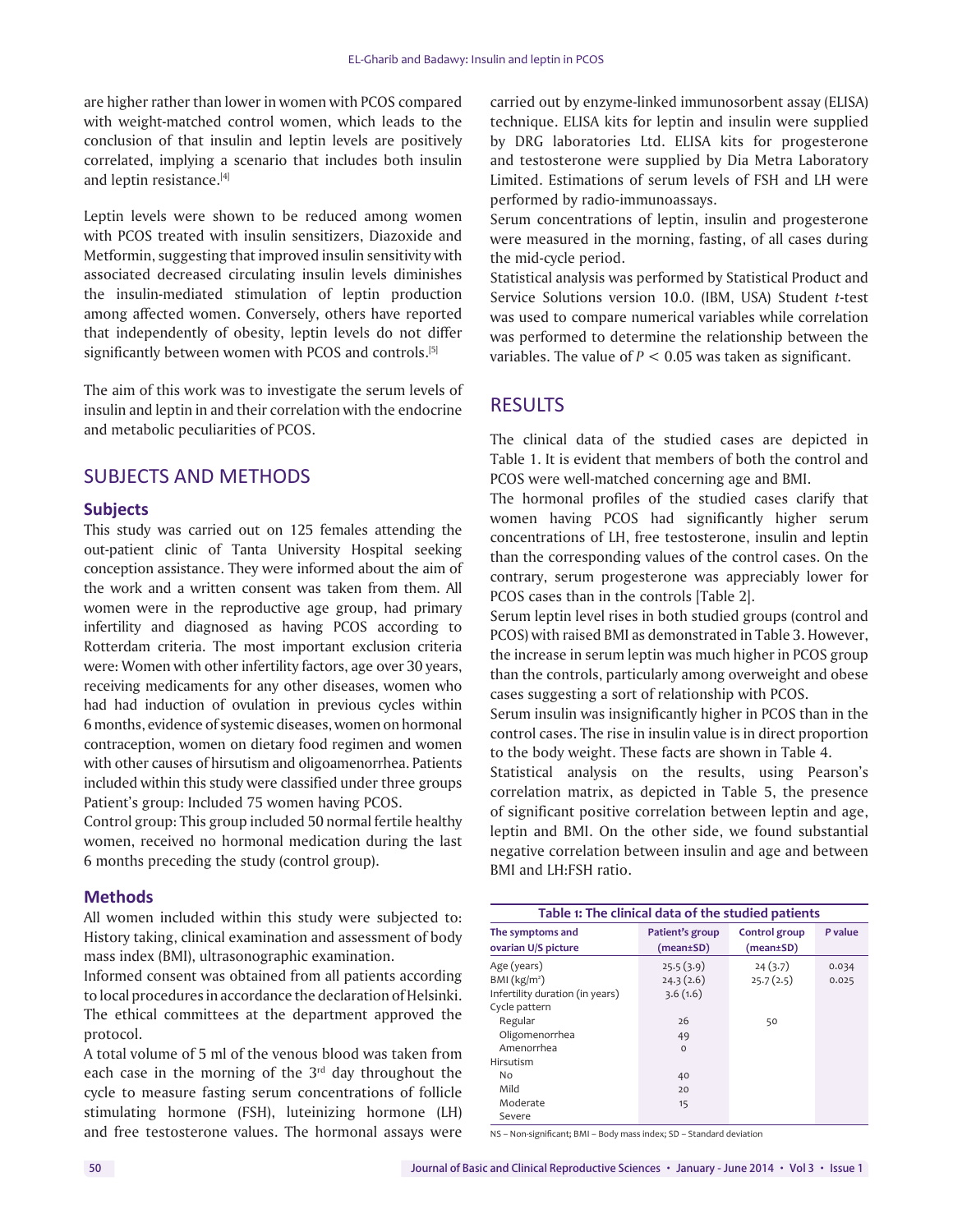# **DISCUSSION**

Women with PCOS are hyperandrogenic and most of them are obese. The impact of obesity is usually considered to operate through the associated insulin resistance.[6]

It has become apparent that insulin resistance and hyperinsulinemia play a critical role in PCOS pathogenesis. Despite advances over the past decade, many of the questions remain regarding both the nature of insulin resistance in PCOS and the mechanism by which insulin resistance or insulin produces hyperandrogenemia.[2]

The present study was designed to assess serum levels of insulin and leptin in and their correlation with the endocrine and metabolic peculiarities of PCOS. In this study, we found that the mean patient's age was  $25.2 \pm (3.8)$  years. We found

| Table 2: The serum hormonal profile of the studied cases |                     |                             |         |  |
|----------------------------------------------------------|---------------------|-----------------------------|---------|--|
| Hormone                                                  | Control<br>mean(SD) | <b>Patients</b><br>mean(SD) | P value |  |
| FSH (mIU/ml)                                             | 5.1(1.2)            | 5.0(1.2)                    | 0.40    |  |
| $LH$ (mIU/mI)                                            | 5.5(1.4)            | 8.5(2.5)                    | 0.04    |  |
| LH:FSH ratio                                             | 1.1(0.2)            | 1.6(0.7)                    | 0.03    |  |
| Free testosterone (pg/ml)                                | 1.2(0.1)            | 1.5(0.9)                    | 0.04    |  |
| Progesterone (ng/ml)                                     | 5.5(1.8)            | 2.5(0.8)                    | 0.02    |  |
| Insulin (µlU/ml)                                         | 12.6(3.3)           | 16.3(3.5)                   | 0.04    |  |
| Leptin (ng/ml)                                           | 20.8(2.7)           | 26.5(7.0)                   | 0.04    |  |

FSH – Follicle stimulating hormone; LH – Luteinizing hormone; SD – Standard deviation

#### **Table 3: Serum leptin concentrations in relation to BMI in the studied groups**

| BMI $(kg/m2)$                                                                                                      | Control | <b>Patients</b> |  |
|--------------------------------------------------------------------------------------------------------------------|---------|-----------------|--|
| Lean $(25)$                                                                                                        | 19.8    | 24.1            |  |
| Overweight (25-30)                                                                                                 | 20.82   | $28.8*$         |  |
| Obese $(>30)$                                                                                                      | 27.2    | $30.7*$         |  |
| According to the character and contracted and according to a conclusion of a contracted show a contract contracted |         |                 |  |

\*Statistically significant at *P*<0.05 using spearman correlations test. Notice that serum leptin concentrations were higher in obese than in non‑obese women (*P*<0.05). BMI – Body mass index

#### **Table 4: Serum insulin concentration in relation to BMI in the studied groups**

| the studied groups |         |                 |  |
|--------------------|---------|-----------------|--|
| BMI $(kg/m2)$      | Control | <b>Patients</b> |  |
| Lean $(25)$        | 11.2    | 15.1            |  |
| Overweight (25-30) | 14.2    | 17.3            |  |
| Obese $(>30)$      | 11.6    | 20.1            |  |

N.B. There is no significant differences between PCOS and control cases. PCOS – Polycystic ovary syndrome; BMI – Body mass index

| Table 5: Pearson's correlation matrix among cases with PCOS |  |  |  |  |
|-------------------------------------------------------------|--|--|--|--|
|-------------------------------------------------------------|--|--|--|--|

|         | Age                      | <b>BMI</b>               | LH:FSH                   | Leptin         | <b>Insulin</b>           |
|---------|--------------------------|--------------------------|--------------------------|----------------|--------------------------|
| Age     | $\overline{\phantom{a}}$ | 0.17                     | $-0.21$                  | $0.04*$        | $-0.02*$                 |
| BMI     | 0.17                     | $\overline{\phantom{a}}$ | $-0.04*$                 | $0.02*$        | 0.20                     |
| LH:FSH  | $-0.21$                  | $-0.04*$                 | $\overline{\phantom{a}}$ | 0.20           | 0.16                     |
| Leptin  | $0.04*$                  | $0.02*$                  | 0.2                      | $\blacksquare$ | 0.09                     |
| Insulin | $-0.02*$                 | 0.2                      | 0.16                     | 0.09           | $\overline{\phantom{a}}$ |

\*Statistically significant at *P*<0.05 using spearman correlations test. N.B. It is clear that in women with PCOS, there is a significant positive correlation between serum leptin. BMI and patient's age. PCOS – Polycystic ovary syndrome; BMI – Body mass index; FSH – Follicle stimulating hormone; LH – Luteinizing hormone

that leptin levels alter significantly with age. This does not agree with the results of other previous studies that found that serum leptin is not affected by changes in age.<sup>[7]</sup>

The mean BMI of women with PCOS was  $24.9$  (2.6) kg/m<sup>2</sup>. The mean duration of infertility (in the PCOS groups I and II) was 3.8 (1.7) years. Women of the control group were in the obese side as their mean BMI was slightly higher than  $25$  kg/m<sup>2</sup> as PCOS cases that are to remove bias of obesity.

Women included within this study represent a homogenous group of the population, as regards age, BMI and infertility duration with insignificant differences. When comparing the clinical characteristics of the PCOS women in both groups, there were more women with hirsutism in the clomiphene citrate (CC) non‑respondent group than in the CC respondent women, but this was statistically insignificant.

In the present study, we noticed that serum leptin level was significantly elevated in women with PCOS when compared to women with normal menstrual cycles and matched BMI. Serum leptin concentrations in women with PCOS have been reported to be higher than<sup>[8-10]</sup> or similar to<sup>[11,12]</sup> those in weight matched controls. On the contrary, Caro reported that leptin mean value was not different in PCOS patients compared with the normal controls.<sup>[13]</sup>

Okasanen *et al*. a concluded that PCOS is not a consequence of mutations of the leptin or leptin receptor genes, and they stated that the hypothesis that variations in the leptin receptor gene locus affect insulin regulation and this hypothesis was further supported by our study.<sup>[14]</sup>

By comparing serum fasting insulin concentration in different groups of our present study, we found that there was a significant hyperinsulinemia in both PCOS groups when compared with the control group  $(P < 0.5)$ . In addition, the results showed more significance in the second group (CC resistant group) with high significant difference (*P* < 0.01). Our findings agree with those reported by Ehrmann *et al*.,[15] who found significant higher fasting insulin in women with PCOS than normal controls. Our results also go with that found by Tarkun *et al*. [16]

On the contrary, our results do not agree with those who found a non‑significant difference between PCOS patients and control group in regard to serum insulin; although it was higher among the PCOS group, this can be explained by the fact that most of their studied PCOS women were not obese.[17]

Numerous studies have demonstrated that any treatment aimed at improving insulin resistance in women with PCOS results in lower androgen levels and improves ovulatory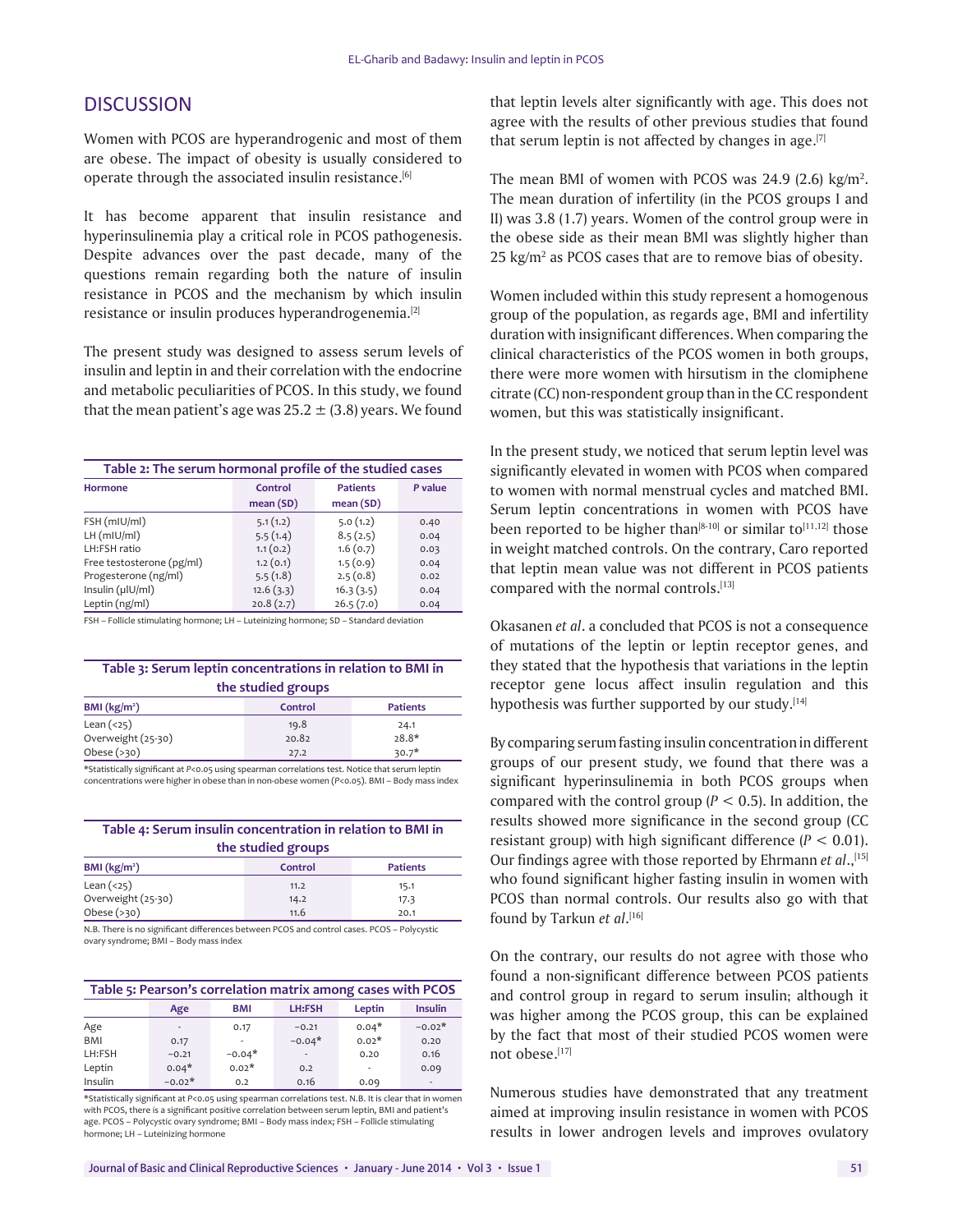function.<sup>[4]</sup> Yet, this hypothesis was supported by other results, either concerned with a normal insulin level in PCOS patients<sup>[18]</sup> or demonstrated a similar degree of insulin resistance in ovulatory and anovulatory obese subjects.<sup>[19,20]</sup>

In the present investigation, we found a positive correlation between BMI and serum leptin in different groups of this study with a more positive correlation in the CC non-responders group. Furthermore, there was a positive correlation between BMI and serum fasting insulin in different groups within the study with a more positive correlation in PCOS and CC responders group. These results support the previously published data demonstrating a positive correlation between serum leptin, levels and BMI.[11,21] The relationship between BMI and leptin concentrations was present in women with PCOS as well; these results came in agreement with other studies.<sup>[16,22,23]</sup> However, Kale‑Gurbuz *et al*. reported that among obese adolescents with PCOS, adiponectin and leptin levels do not seem to be determined by the existence of PCOS.<sup>[24]</sup>

It can be seen that there was a positive correlation between leptin, BMI and age and this was statistically significant. Although a positive correlation was found between leptin and insulin but couldn't reach a statistically significant result. Yet, a positive correlation was found between age and insulin and this was statistically significant. These results suggest that it may be not the insulin that plays the major role in the pathophysiology of the syndrome and that increased insulin is probably an effect rather than a cause in obese PCOS patients and this in agreement with  $Conn.<sup>[25]</sup>$ 

The most outstanding finding of our current work was the significant positive correlation that detected between serum insulin and leptin levels. This agrees with that stated by Bloomgarden<sup>[26]</sup> who found that insulin acutely increases plasma leptin and reduces adiponectin, suggesting a role of hyperinsulinemia in insulin resistance, which is associated to an increase in adipocyte inflammatory factors.

As PCOS is a well-characterized state of insulin resistance with compensatory hyperinsulinemia, $^{[27]}$  it was not surprising that the hyperinsulinemia in obese women with PCOS results in a highly significant increase of leptin levels within this group compared with age and weight-matched control in the present study.

It seems that elevated serum leptin level seems to be the responsible mediator for the pathology of PCOS, most probably through dual mechanism. The first mediated at the central level through rising LH secretion, which in turn increase's androgen production, and the second mechanics, is mediated at the peripheral level by direct inhibitory effect of leptin on the ovaries causing an increase in the androgenic media.<sup>[28,29]</sup> Hence, there is a significant role of serum leptin in the determination of insulin resistance in PCOS patients.[30]

On the other hand, the present study links the elevated serum leptin and insulin levels to obesity suggesting that most probably they are responsible for the complicated picture of the syndrome in obese patients. A hypothesis that can be easily explained by the direct effect of insulin on leptin expression causing more inhibitory action of leptin on the ovary and also the insulin and LH effect on the androgen level.

# **REFERENCES**

- 1. Taylor AE. Insulin‑lowering medications in polycystic ovary syndrome. Obstet Gynecol Clin North Am 2000;27:583‑95.
- 2. Baillargeon J, Nestler J. Polycystic ovary syndrome: A syndrome of ovarian, hypersensitivity to insulin? J Clin Endocrinol Metab 2005;10:1804.
- 3. Halaas JL, Gajiwala KS, Maffei M, Cohen SL, Chait BT, Rabinowitz D, *et al*. Weight‑reducing effects of the plasma protein encoded by the obese gene. Science 1995;269:543‑6.
- 4. SpritzerPM, PoyM, WiltgenD, Mylius LS, CappE. Leptin concentrations in hirsute women with polycystic ovary syndrome or idiopathic hirsutism: Influence on LH and relationship with hormonal, metabolic, and anthropometric measurements. Hum Reprod 2001;16:1340-6.
- 5. Fedorcsák P, Storeng R, Dale PO, Tanbo T, Torjesen P, Urbancsek J, *et al*. Leptin and leptin binding activity in the preovulatory follicle of polycystic ovary syndrome patients. Scand J Clin Lab Invest 2000;60:649-55.
- 6. Pasquali R, Gambineri A, Biscotti D, Vicennati V, Gagliardi L, Colitta D, *et al*. Effect of long‑term treatment with metformin added to hypocaloric diet on body composition, fat distribution, and androgen and insulin levels in abdominally obese women with and without the polycystic ovary syndrome. J Clin Endocrinol Metab 2000;85:2767-74.
- 7. Considine RV, Caro JF. Protein kinase C: Mediator or inhibitor of insulin action? J Cell Biochem 1993;52:8‑13.
- 8. Vicennati V, Gambineri A, Calzoni F, Casimirri F, Macor C, Vettor R, *et al*. Serum leptin in obese women with polycystic ovary syndrome is correlated with body weight and fat distribution but not with androgen and insulin levels. Metabolism 1998;47:988‑92.
- 9. El Orabi H, Ghalia AA, Khalifa A, Mahfouz H, El Shalkani A, Shoieb N. Serum leptin as an additional possible pathogenic factor in polycystic ovary syndrome. Clin Biochem 1999;32:71‑5.
- 10. Mantzoros CS, Cramer DW, Liberman RF, Barbieri RL. Predictive value of serum and follicular fluid leptin concentrations during assisted reproductive cycles in normal women and in women with the polycystic ovarian syndrome. Hum Reprod 2000;15:539‑44.
- 11. Rouru J, Anttila L, Koskinen P, Penttilä TA, Irjala K, Huupponen R, *et al*. Serum leptin concentrations in women with polycystic ovary syndrome. J Clin Endocrinol Metab 1997;82:1697‑700.
- 12. Takeuchi T, Tsutsumi O. Basal leptin concentrations in women with normal and dysfunctional ovarian conditions. Int J Gynaecol Obstet 2000; 69:127‑33.
- 13. Caro JF. Leptin is normal in PCOS, an editorial about three "negative" papers. J Clin Endocrinol Metab 1997;82:1685‑6.
- 14. Okasanen L, Tiitinen A, Kaprio J, Koistinen HA, Karonen S. No evidence for mutations of the leptin receptor genes in women with polycystic ovary syndrome. Fertil Steril 2000;66:942‑8.
- 15. Ehrmann D, Liljenquist DR, Kasza K. Prevalence and predictors of the metabolic syndrome in women with Polycystic Ovary Syndrome (PCOS). J Clin Endocrinol Metab 2005;10:1210.